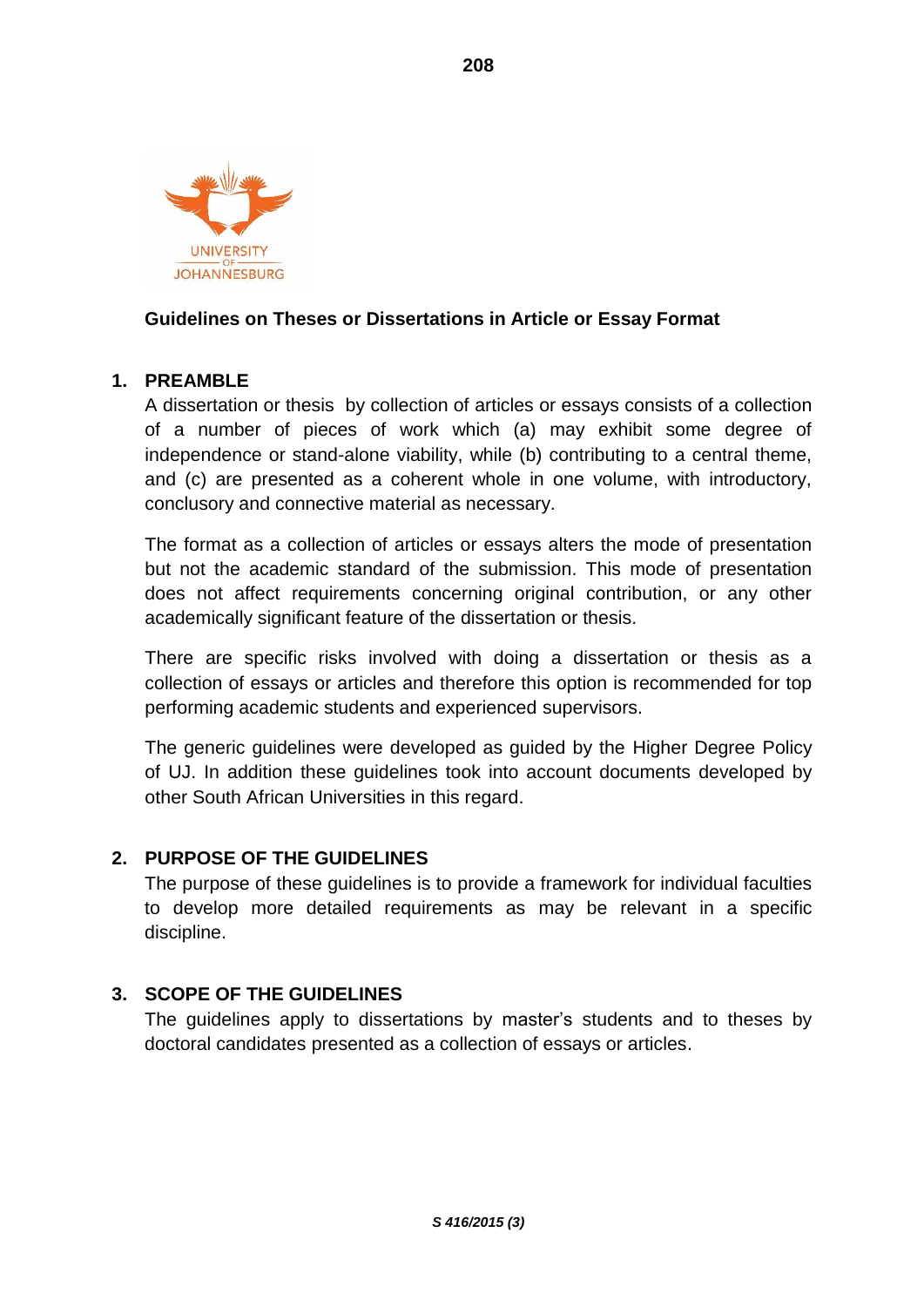### **4. GUIDELINES**

#### **4.1 Research proposal**

A research proposal should be developed for this option and should follow the standard procedures as required by the university and by specific faculties.

## **4.2 Registered title**

The registered title for the master's or doctoral research should be based on the central theme of the collection of essays or articles.

## **4.3 Essay or article**

All essays or articles that will form part of the dissertation or thesis must have been written after registration for the master's degree or doctoral degree and under guidance of the supervisor. The topics for the essays or articles, the identification of appropriate journals for publication and the timelines for submission to the identified journals must form part of the research proposal of the student.

## **4.4 Published articles or articles ready for possible publication**

It is not a prerequisite for examination submission that all the essays or articles must have been published or even have been accepted for publication. However, they must be in the proper format for submission to the identified journals and comply in all relevant aspects to be submitted to the identified journals. Individual faculties may set guidelines about the specific journals, or conference proceedings that are acceptable as a place of publication for an article or essay that form part of the dissertation or thesis under this option. Individual faculties may further set minimum requirements for the number of essays or articles that must have been accepted for publication before the candidate may submit the dissertation or thesis for examination.

# **4.5 Number of articles or essays required**

The faculty guidelines may specify the appropriate number of articles or essays depending on the discipline concerned. The number of essays or articles should normally not be less than two for a master's dissertation or less than four for a doctoral thesis.

#### **4.6 Contents of submission**

The chapters in this type of dissertation or thesis would be self-contained contributions which are linked thematically.

The essays or articles should thus have a common theme, even if this theme is broader than that in a traditional dissertation or thesis. Each essay or article would typically have its own research question. In some cases, the essays or articles would each explore different issues that are broadly related to the central theme. The essays or articles could also employ different methodologies and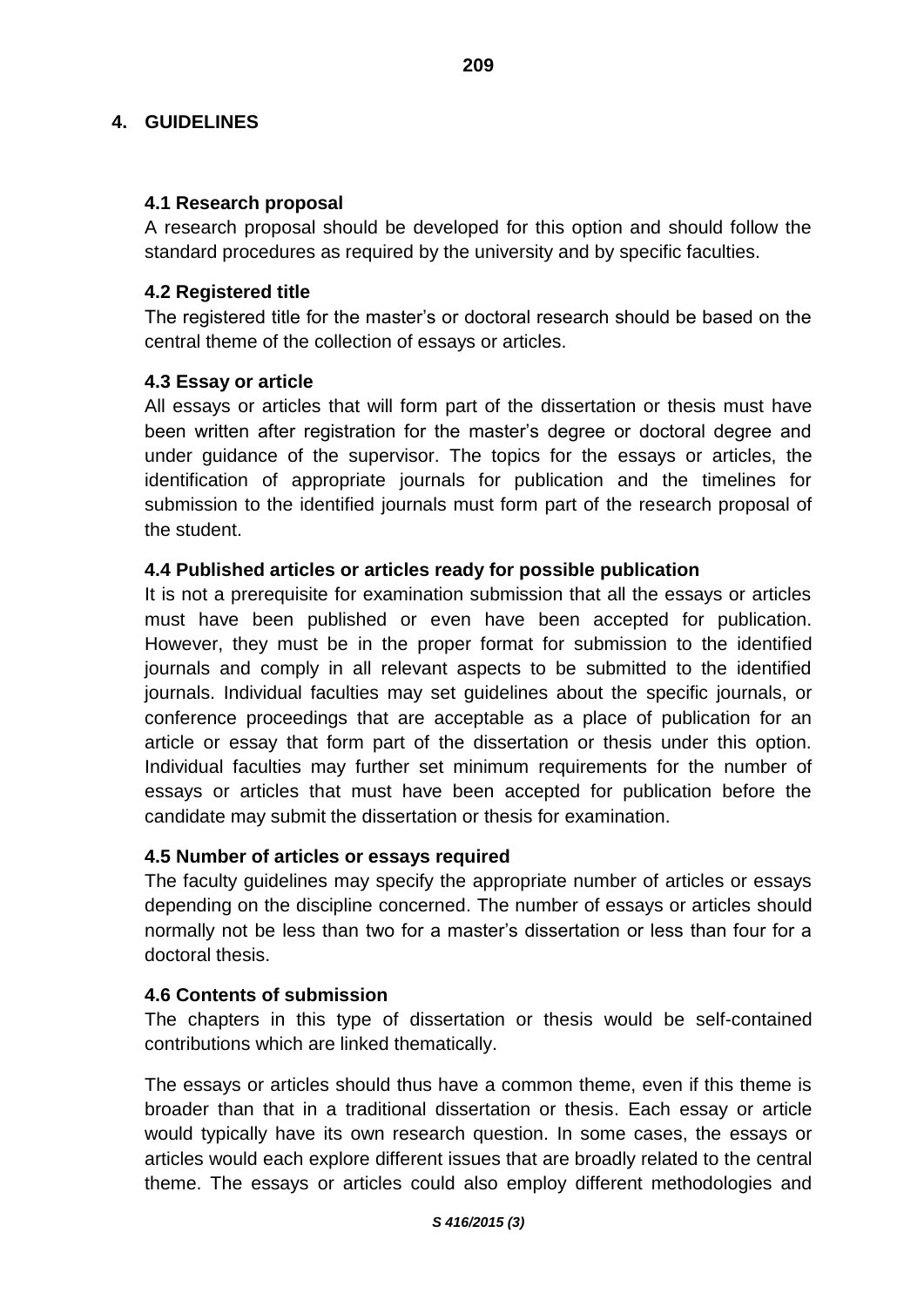could be of different nature, e.g. one theoretical, one econometric and one using a different type of empirical methodology.

The introduction and conclusion of the submission is important and should present the overarching argument of the submission. The main purpose of the introduction would be to introduce the overall theme of the dissertation or thesis and the research questions to be investigated in the essays or articles, thus also setting out the structure of the dissertation or thesis. It should also contain crosscutting issues that relate to all the essays or articles.

The conclusion summarises the key findings of the essays or articles, thereby highlighting the contribution to the body of knowledge in the field. It draws the different essays or articles together under their unified theme in order to present a coherent integrated body of work.

When a collection of essays or articles is submitted, the literature survey element of the total submission may not meet the requirements of a dissertation or thesis. In such a case it may be necessary to draft a separate chapter that constitutes a literature review. In the case of a collection of essays, a body of literature that is common to all the essays could be reviewed and located in the overall introduction.

The style of referencing in the individual essays or articles will be determined by the requirements of the identified journal where the essay or article will be submitted for publication. The style of referencing in the introduction and conclusion must follow standard guidelines as set by the individual faculties.

# **4.7 Co-authorship of individual elements**

Where an article is co-authored, the student's contribution to such an article must in each case be clearly indicated and confirmed in writing, in the form of a declaration, by the individual co-authors. This information must eventually also be made available to the assessors of the dissertation or thesis. Faculty guidelines may specify further requirements regarding co-authorship, including the exclusion of the possibility altogether.

# **4.8 Copyright and acknowledgement of prior publication**

Acknowledgement of prior publication of any material is to be acknowledged and consent should be obtained from the publisher to submit such material as partfulfilment for the particular formal qualification. Where essays or articles are submitted for publication prior to examination of the dissertation or thesis, the student and supervisor should obtain consent from the particular journal for the particular article to be submitted as part-fulfilment of the dissertation or thesis.